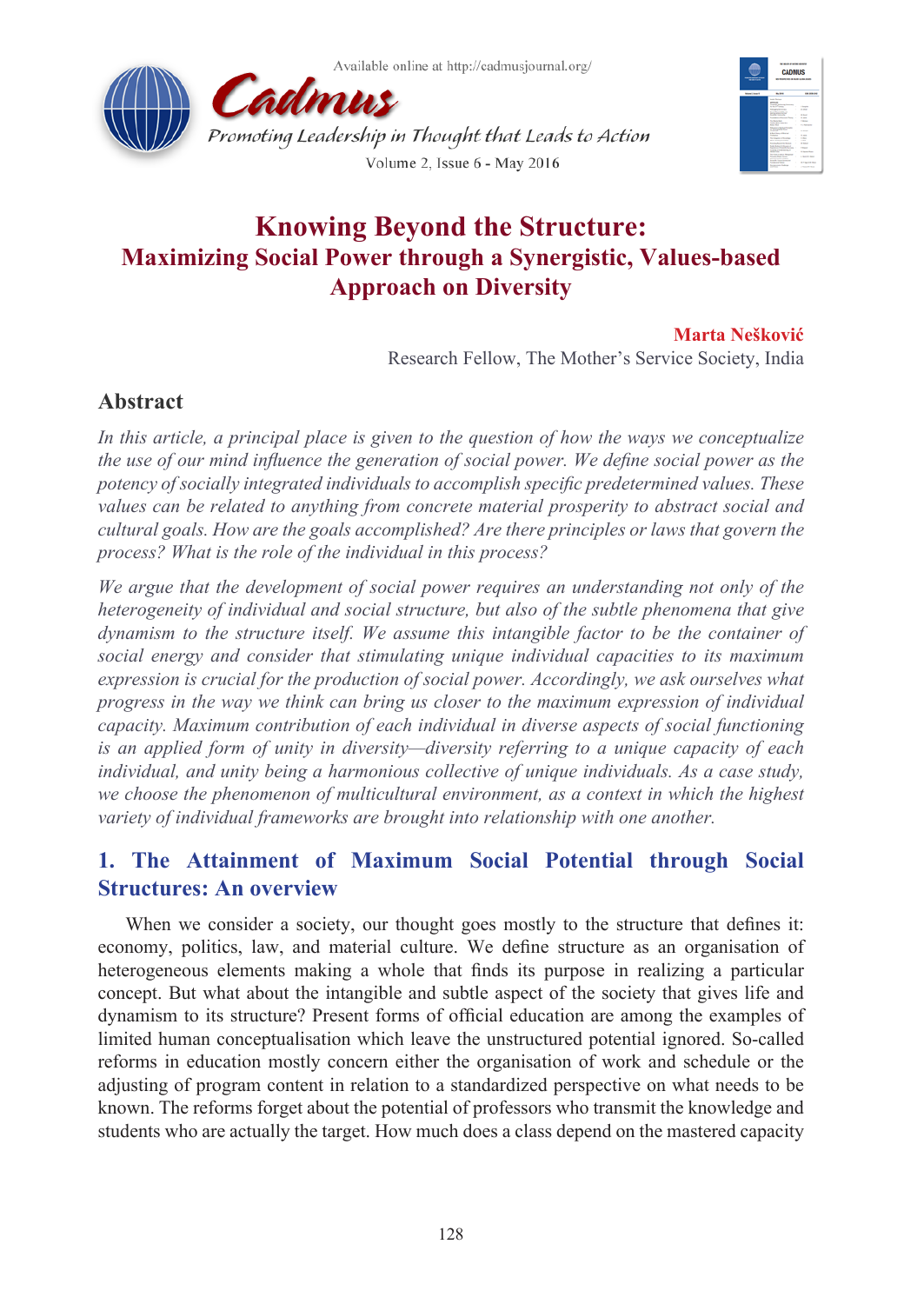of a lecturer to communicate the knowledge and how much on a student to engage in the reception of knowledge? The standardized character of innovation seeking structure ends up covering uniformity over uniqueness, thus enclosing immense creative possibilities. Each individual is a unique source of this energy, while the medium of expression is the structure. Both need to be fitted adequately and complement each other, which means that the structure must stimulate the individual expression and that the individual must effectively use the structure as a ground for expression. The social structure is supposed to organize the social energy in a way that would facilitate and support its expression rather than retard and obstruct it. Education must not restrict the expression of students' potential, but promote its uniqueness and support its shaping for a socially functional form. How can we attain the highest level of social energy, i.e., the maximum of the potential expressed through the social structure?

Our hypothesis is that this subtle reservoir of social energy could be manifested to its fullness in a harmonious unity of individuals expressing their unique capacities. We consider that each individual capacity can contribute to the society in a productive way. By this the individual would not only attain self-satisfying accomplishment, as a result of realization of unique potential, but would also find his/her unique path to social contribution. This accomplishment is not only for the benefit of individual prosperity, but is the expression of maximum social potential. What better example than the artist completely devoted to his/ her work which one day becomes exquisite cultural heritage of the world, inspiring new creations centuries thereafter? Finding passion in any kind of work means expressing our organic fullness through a structure. Some find maximum accomplishment in their work roles, some in their family roles, nevertheless, there is enough room in the society for each unique contribution. Even those who declare themselves out of society, like sages and ascetics, contribute immensely to the world knowledge with their profound experience.

### **2. The Synergistic Approach to Attaining Maximum Social Power**

What are the values that could support and encourage this perspective and how do they relate to social advancement? It seems clear that here, our ideal could be defined as a united collective of individuality. The concept that we choose to pursue is one where the individual attains maximum accomplishment and freedom of expression of a unique potential, while at the same time contributing to the community that functions as a united harmony of individuals. The individual potential should be open to free exchange with the social environment through beneficial interaction and cooperation. We consider this synergistic approach to be a possible perspective for attaining maximum social power.

We consider collaboration/cooperation to be the key element that connects individuals into a harmonised unity, with the inclusion of a synergistic effect. Not only does the individual work for his/her own benefit and accomplishment, but the same expression of capacity contributes to the collective by returning the favour through the synergistic product of cooperation. Scientific and professional conferences, medical institutions, schools, libraries, banks, insurance societies, and even competitive market economies are built on this concept. Even though cooperation/collaboration is the basis of modern society, due to a miniscule expression and interrelation of human potential via the social system, we are far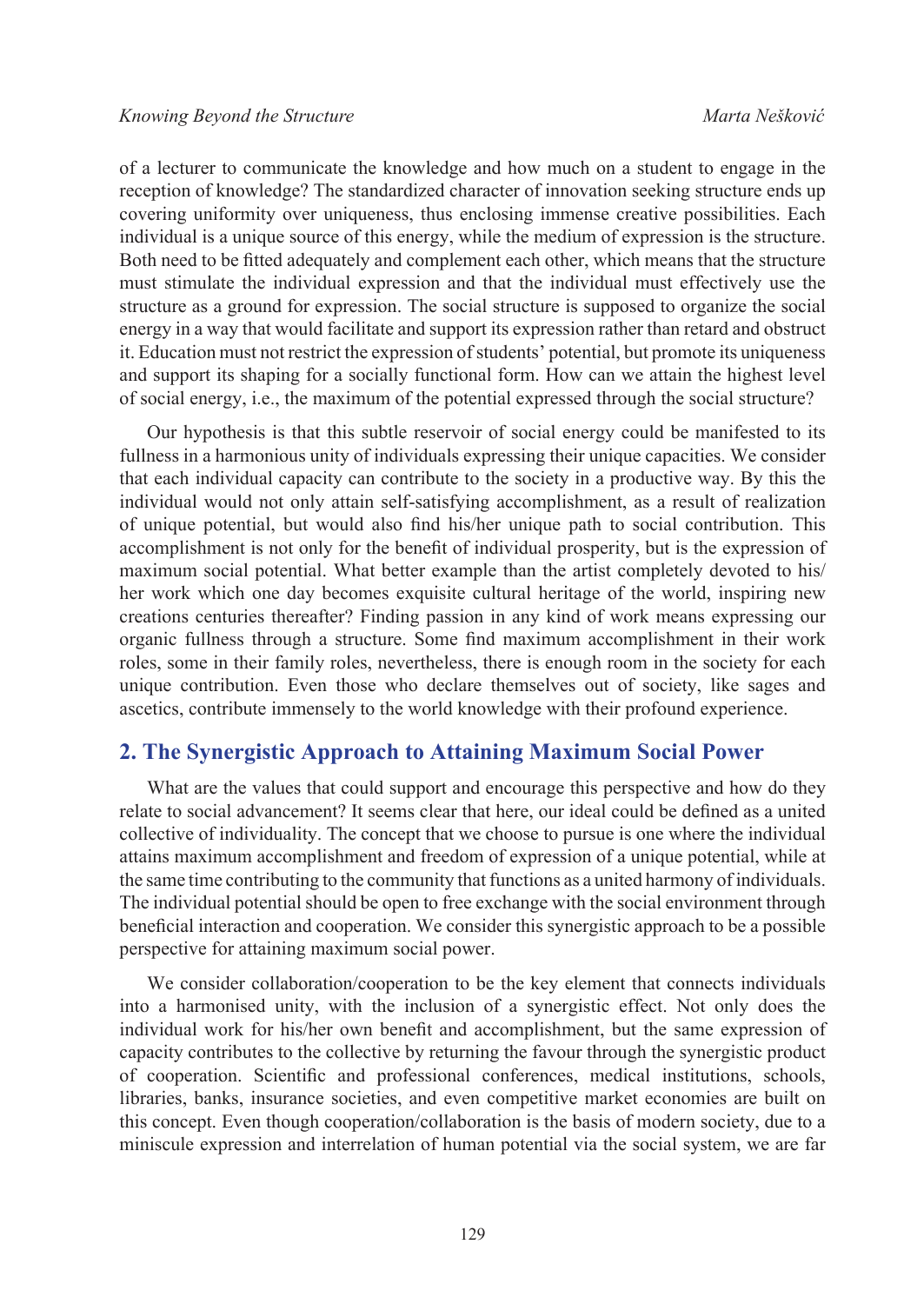from reaching the optimal level necessary for its prosperous and harmonious form. What would a musical orchestra or a theatre production express without conscious harmonious cooperation of individual performers? Our schools teach us how to learn and express common knowledge as single units, but they do not teach us how to be unique in using and developing the knowledge.

*"Inertia ties us to the known and the secure, opposes change and innovation, suspects the different, and, in general, stands firm against any dynamics."*

Education must raise the individual's consciousness of being a unique piece in a puzzle of collective evolution. How many government and non-governmental organisations across the world today are working on a limited number of social questions and how many actually consider each other as partners? The relations of supremacy justified by the necessity of competition for the limited number of places in the social system rule out a great amount of cooperative opportunities. How many collaborative interactions and exchanges are there between different intellectual spaces considering human values? Diverse organisations of people build concepts of universal global development, progress, peace and unity from different perspectives. How much more could we learn if we were to unify these perspectives in a wider framework through cooperation? These constructive relationships are the greatest creative source of all human achievement in knowledge, know-how, culture, governance, etc. However, cooperation is a conscious process that requires willing investment of individual energy.

### **3. Inertia as an Inhibitor of Human and Social Progress**

What then opposes the expression of human potential? We choose to address all inhibitors of the manifestation of human capacity as the inert elements of human progress and social evolution. Inertia ties us to the known and the secure, opposes change and innovation, suspects the different, and, in general, stands firm against any dynamics. It slows down and impedes progress and can manifest itself through different phenomena, sometimes very appealing to the laws of reason (such as need for trust, security and stability). Inertia results in a great number of expressions entangled in our everyday life, which we are more or less conscious of. Some forms of its manifestation are: lack of openness and receptivity to new perspectives and opportunities, resentment of challenges, dependence on the past and socially acknowledged dogmas and the resistance to empowering transformation of our internal individual and external social structures due to an attachment to established forms of authority. Even students realizing the importance of education succumb to different forms of inertia, thus losing their way in academic progress. Using our knowledge about health and environment in every-day consumption is a real challenge for the human population, whether it is in the individual level of body health or collective level of environmental protection.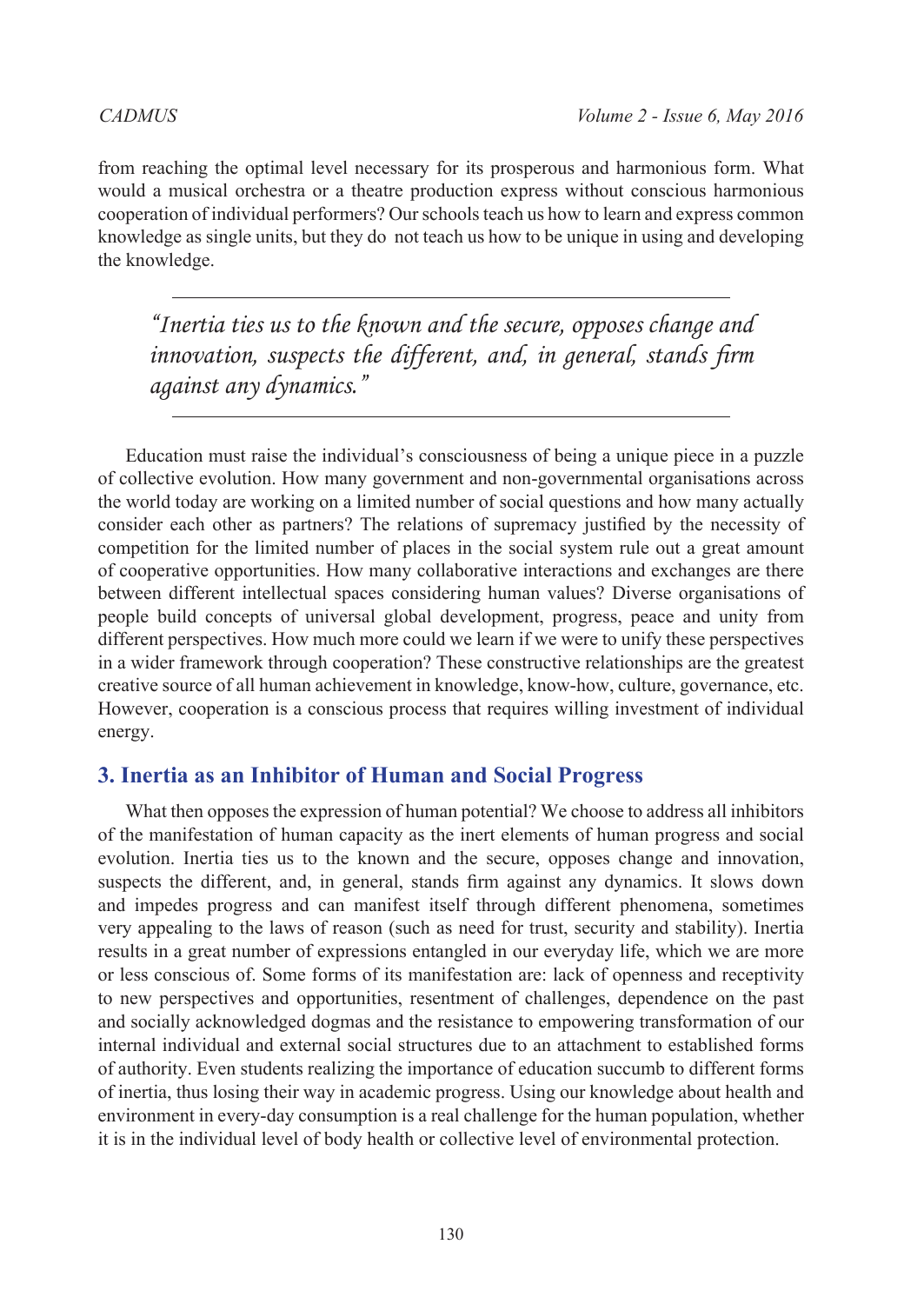If progress is our aim, whatever its context and definition may be, then we must consider this inherent human characteristic manifested through the individual as well as through the collective. Progress can be defined from different frameworks, but all these perceptions have a common essence, corresponding to the fact that it requires energy directed towards what is unknown to the subject. Whatever our vision of the future is, there is always a risk—a struggle between fear and hope. Going for a job interview can make people tremble in anxiety of all the things that could go wrong; the same situation could be captured as a great opportunity for achievement.

How can new ways of thinking help us overcome the inertia that up till now constrained our minds from seeing beyond the social structure? When thinking about the society, the mind tends to concentrate on the tangible constructions. In this work, we put forward what is beyond, in other words, the intangible factor as a container of social potential. The uncertainty of the subtle usually results in a call for protection by a fixed structure. Our idea is to put forward the opportunity of uncertainty and to place trust in the vast potential it offers, rather than to succumb to the fear of the unknown.

We must go beyond the social structure, into the "subtle". This widening of perspective appreciates change as an evolution, rather than destruction. It is a new framework. We have to take into account the fact that the human mind trusts what it already knows and that such a characteristic can result in closure and stagnation. Carl Rogers writes that most of the ways of behaving adopted by the individual are those that are consistent with the self-structure.

Another example of the result of tendency "to fix", which acts as an inhibitor of free expression of human potential, is the all-pervasive tendency to impose and preserve the superficially determined axiological structure as grounds for a hierarchy of human capacities. Should the product of our current social situation impose a value distinction between diverse human capacities or should we try to think beyond our present social structure? Should we make judgments on the value of unique individual expression based on current tendencies of, to name one, material prosperity? Intellectual and academic work have an enormous impact on human progress today. Art is one of the capital media of expression of the subtle human knowledge and vitality. Physical capacities are responsible for all things man-made in the world today and make social expression possible. Cultivation and development of each of the human capacities require conscious human effort. The modern society tends to judge the value of different human capacities by the social expression they give birth to. Are we conscious of the standard by which we assign social value? We attribute dominant value to the emerging skills that seem crucial for the future world from the current standpoint, sometimes undermining the ideological fundaments and the historical circumstances they were built on. Before running to any conclusions, we must first understand that for the society to function as a whole, it must embody an organisation of diverse capacities, just as the human body is an organisation of different vital functions. Each part plays its role, which is equally important for the generation and sustenance of the whole. We argue that every individual, by inborn potential, has his/her unique opportunity of expression in the society and an adequate place for accomplishment. The difference is in how much of this potential is realized in a social collective. Imposing value judgment on capacity rather than on the effort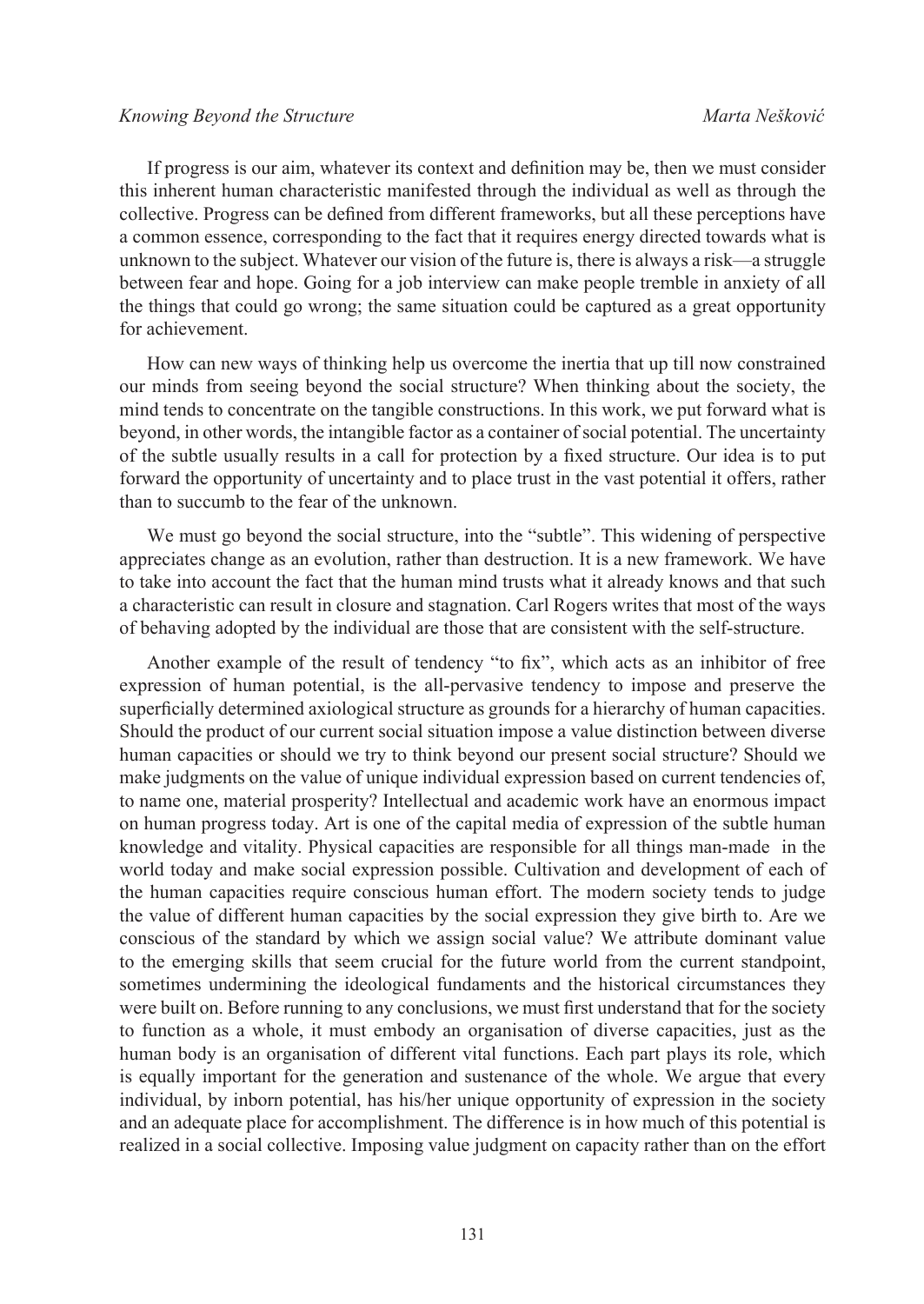invested for the constructive expression of the capacity is in our opinion a misplaced process of evaluation and an inhibitor of individual accomplishment. The latter is attainable only if adequately recognized by the social environment. Suppressing potential from childhood can not only result in individual dissatisfaction and frustration, but is a loss of opportunity for unique manifestation inherent to the individual. In India, a grand majority of children are directed towards higher education in medicine and engineering, their inborn capacities are not even considered in their mental, vital and physical development.

### **4. The Role of Multiculturalism in Social Development: A Case Study**

Every contact is an opportunity for a constructive exchange. The wider the range of difference in the experience of a contact, the more there is to be learnt by the individuals and the collective. We consider multiculturalism to be an appropriate case study for the fundamental human phenomenon of the encounter between the different and the unknown. In order to grasp the importance of multiculturalism, we must conceive of its role in the development of humanity, without however forgetting its potency for conflict generation. Sparks and frictions in multicultural contact can result in beneficial exchange and progress on each side, but can also create conflict. Being aware of the process by which we evolve permits us to conceptualise more adequately our perspective on development.

Cultural intolerance is an attribute of human consciousness in certain stages of development. All societies have once embodied what we call barbarism today. The more educated, mentally developed and open to exposure of diverse contact, the more tolerant and receptive the collective tends to be. Taking into account historical facts such as crusades, colonisation and slavery, we can say that the destructive frictions are less present today than they were in the past.

Instead of looking for uniformity as an imperative for a harmonious collective, we must realize all the ways in which we benefit from the fundamental human characteristic of diversity. As genetic diversity has turned out to be crucial for human evolution, we consider cultural diversity to be a catalyst in social evolution. Our consciousness grows through contact with the different and the unknown.

Are we conscious of what multiculturalism has given us so far? The exchange of knowledge between cultures has existed since the very first intercultural contact. From the most basic material needs, such as shelter, food or clothing, through various technological innovations to abstract concepts, such as moral values or religious beliefs, humankind has always used this encounter of diversity in a positive way.

Multiculturalism gives us immense opportunity for interaction—seven billion unique individuals potentially capable of interacting with each other. What an immeasurable potential of knowledge exchange this is! All cultures played their role in what the world is today. Without India, we wouldn't have had Hindu numerals, decimals. How much do we owe to the English language, fertilized over years of spreading over the continents, as a mediator of conceptual exchange? No communication would be possible if science were not a multicultural field of interaction. Possibility of foreign trade made people discover new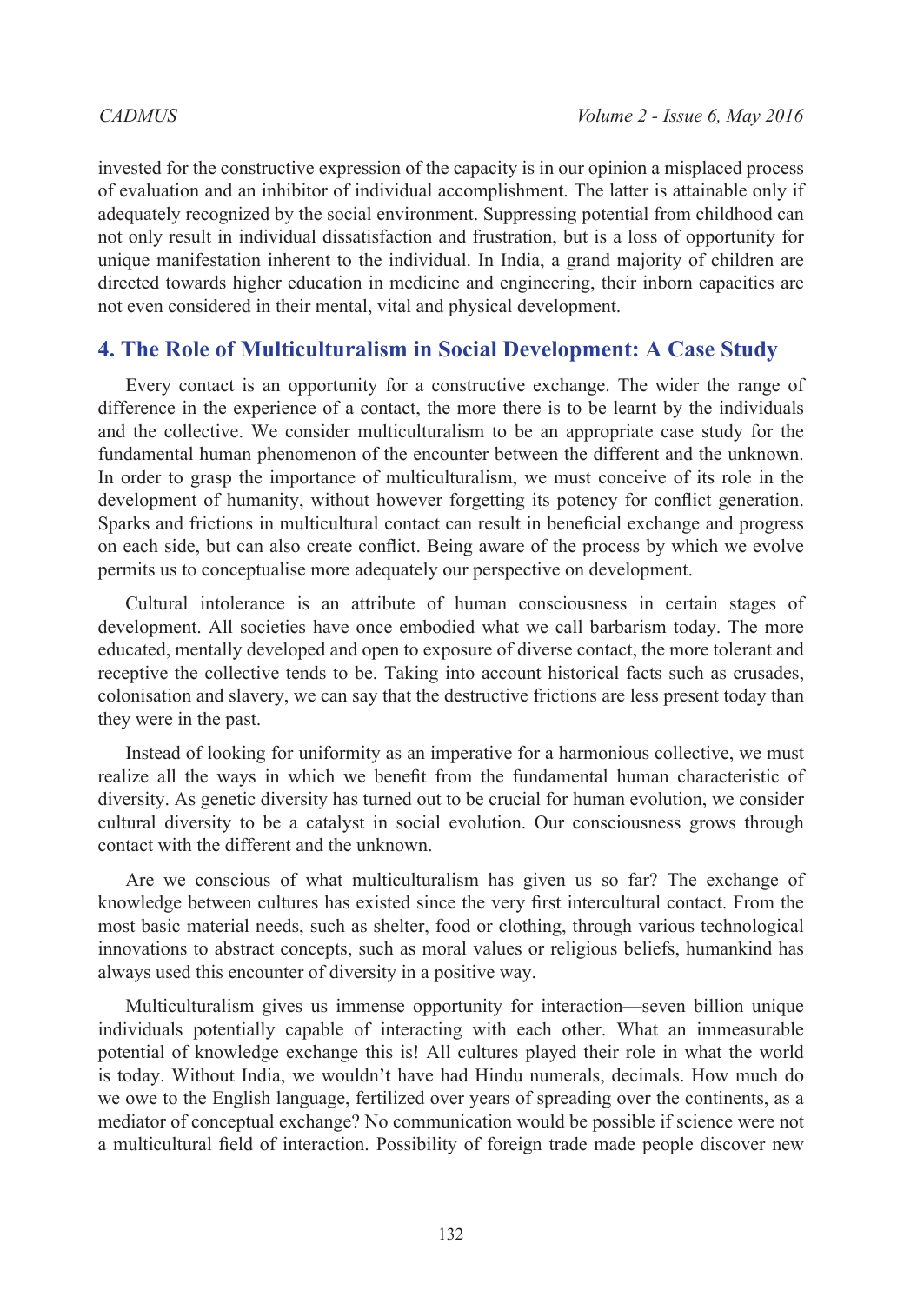continents. How much did we learn about ourselves from meeting with indigenous people from faraway islands? Even the concept of spirituality, growing over hundreds of years of diverse religious and non-religious cultural traditions, has come to encompass a grand number of unique definitions and interpretations. What would body practice in Europe be if it hadn't reached the Asian cultural heritage? This immense potential that lies in multicultural contact must be organized.

Today, this process is still evolving and we need to be conscious of it in order to maximize the realization of its potential. However, in our usual way of thinking, we still tend to hold on to the social structure and find difficulties in realizing the subtle possibilities for creativeness. One finds it difficult to look beyond the immediate, especially when it comes to urgent inconveniences. For example, instead of concentrating only on the threat that comes with the immigrant waves in Europe, why not develop the perspective for utilising this new social potential? This great amount of human energy is not the real concern, but its randomness and dispersion as a consequence of exclusiveness from the host-society are. There is a great need for social organization for channelling and directing this energy constructively. Environmental policies are an example of future-oriented programs of action which not only concentrate on minimizing the consequences of pollution, but also on developing new ways of thinking about consumption. Instead of perceiving predominantly opportunities for conflicts in multicultural environments, we must see the upside of intercultural communication. What we have achieved so far is the result of diverse contributing elements.

With our current thought, the first reaction in a new intercultural encounter is the tendency to secure and stabilize. When differences are encountered, we either choose the way of uniformity imposing a model determined by relations of superiority, or look for balance in connecting the diversities and recognizing their complementarities. Multicultural contact happens among individuals, who, facing an opportunity of transformation, cling to what defines them—identity and integrity. Therefore, for a multicultural contact to appear as an opportunity, rather than a threat, we must not jeopardize the concepts that ground the individual's collective existence. It must happen as an opportunity for free exchange of knowledge that offers a possibility of a higher unity than the individual culture—a higher structure encompassing harmoniously its elements and recognizing the subtlety of their connection. The process of exchange and construction of novel modes of knowledge and practice, however, requires conscious determination and energy. Here, we encounter the problem of inertia.

Multicultural environment is a field of opportunity for encounters between individuals and communities with different perspectives on values, knowledge, skills and ways of life. These differences provide rich potential for beneficial exchange, discoveries, growth, development and transformative experience. This encounter can result in a closure and refusal or an open exchange and acceptance, depending on our perception and reaction. Humanistic psychology tells us that one of the characteristics of a fully functioning person is openness to experience, without consciously preventing troubling stimuli from entering the consciousness. Carl Rogers, one of the founders of this discipline, writes that any experience inconsistent with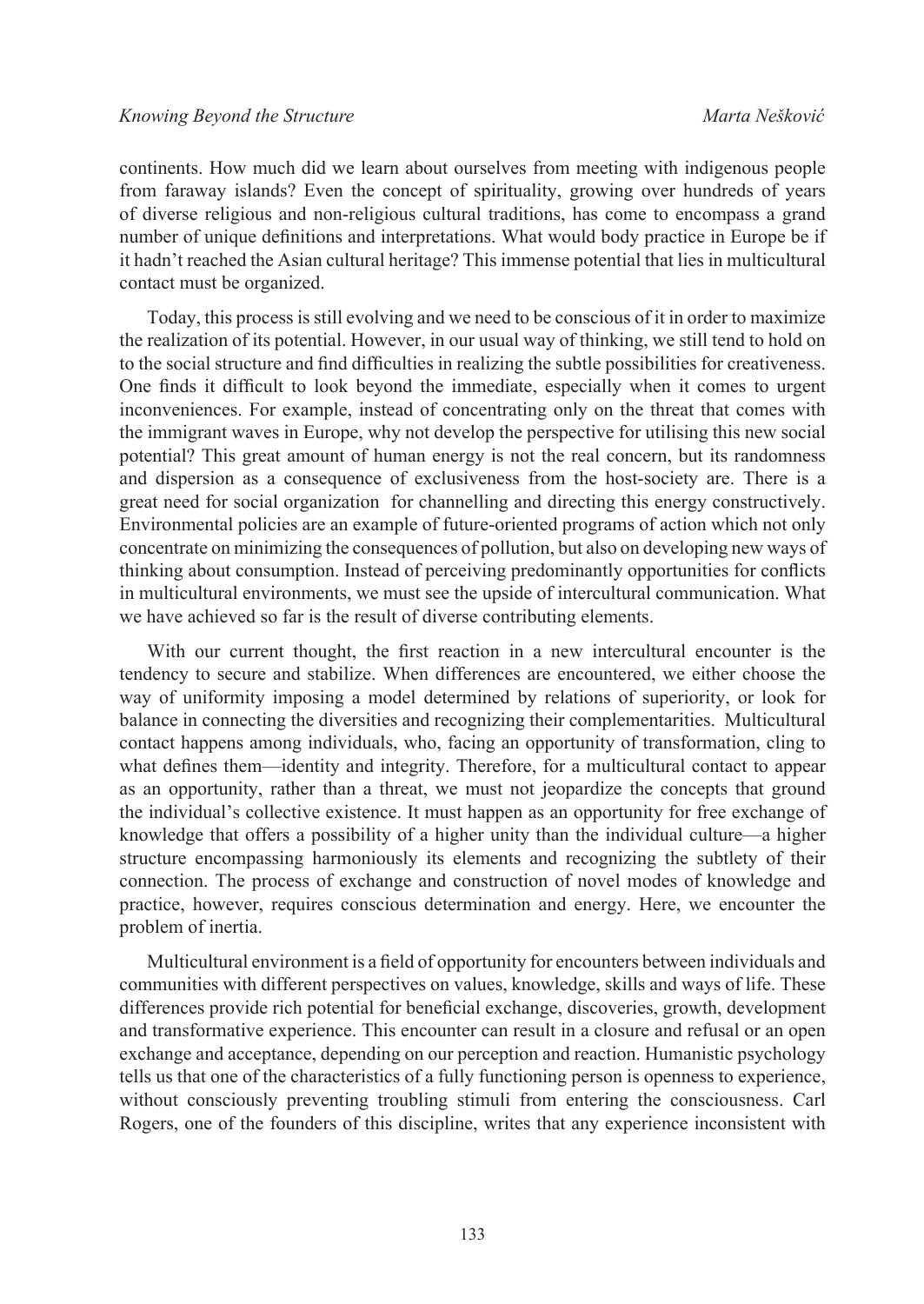the self-structure may be perceived as a threat, and the more of these perceptions there are, the more rigidly the self-structure is organized to maintain itself. When the individuals accept into the self-structure all sensory and visceral experience, they understand others better. However, as they accept more organic experience, they find that they are replacing their own value systems with a continuing organismic valuing process. We argue that the outcome of a multicultural encounter depends very much on the level of consciousness of the individual and of the community in relation to the opportunity they are given.

*"When freedom is given to individuals, they can use it as an opportunity to express a unique potential or misuse it in a way that turns out to be destructive to both themselves and the community."*

# **5. Internalized High Values as a Determinant of Individual and Social Progress**

We consider that the recognition of equal values of diverse human capacities is a necessary step towards the individual accomplishment\* acquired through the expression of a unique potential. We consider this to be a crucial step towards the harmony between the individual and the collective, characterized by synergistic cooperation. Carl Rogers writes that a rich life, with continual aiming at full potential fulfilment, is another important characteristic of a fully functioning person.

Apart from considering a possible inhibition of the individual capacity by the collective, we dedicate our attention to the individual as a potential catalyst of his/her own expression as well as of the transformation of the collective. The individual is shaped by the natural and social environment, but he/she also manifests inherent human characteristics. Collective values are crucial for shaping the individuals by their environment, but they can interact with the inborn characteristics only when they are internalized by the individual. We say that the survival instinct is an inherent character of every living being and that it puts the individual wellbeing before any other. Have we never experienced a situation where people renounce their own basic vital needs for another living being? This form of behaviour is most visible in times of crises and war. In the recent Paris attack at the Bataclan Concert Hall, a number of individuals put aside the opportunity to escape and voluntarily exposed their wellbeing to danger by saving other people. Internalized values are susceptible to transforming the individual as well as the collective.

Values involve two types of dynamic organization: the collective and the individual. The collective consists of individuals connected through diverse structural and subtle relations, and

<sup>\*</sup> We would like to point out the distinction between the above addressed accomplishment—defined by growth in supporting the complementary progress of the wider collective and the individual benefit—recognized as progress by individual standards, unrelated to the collective.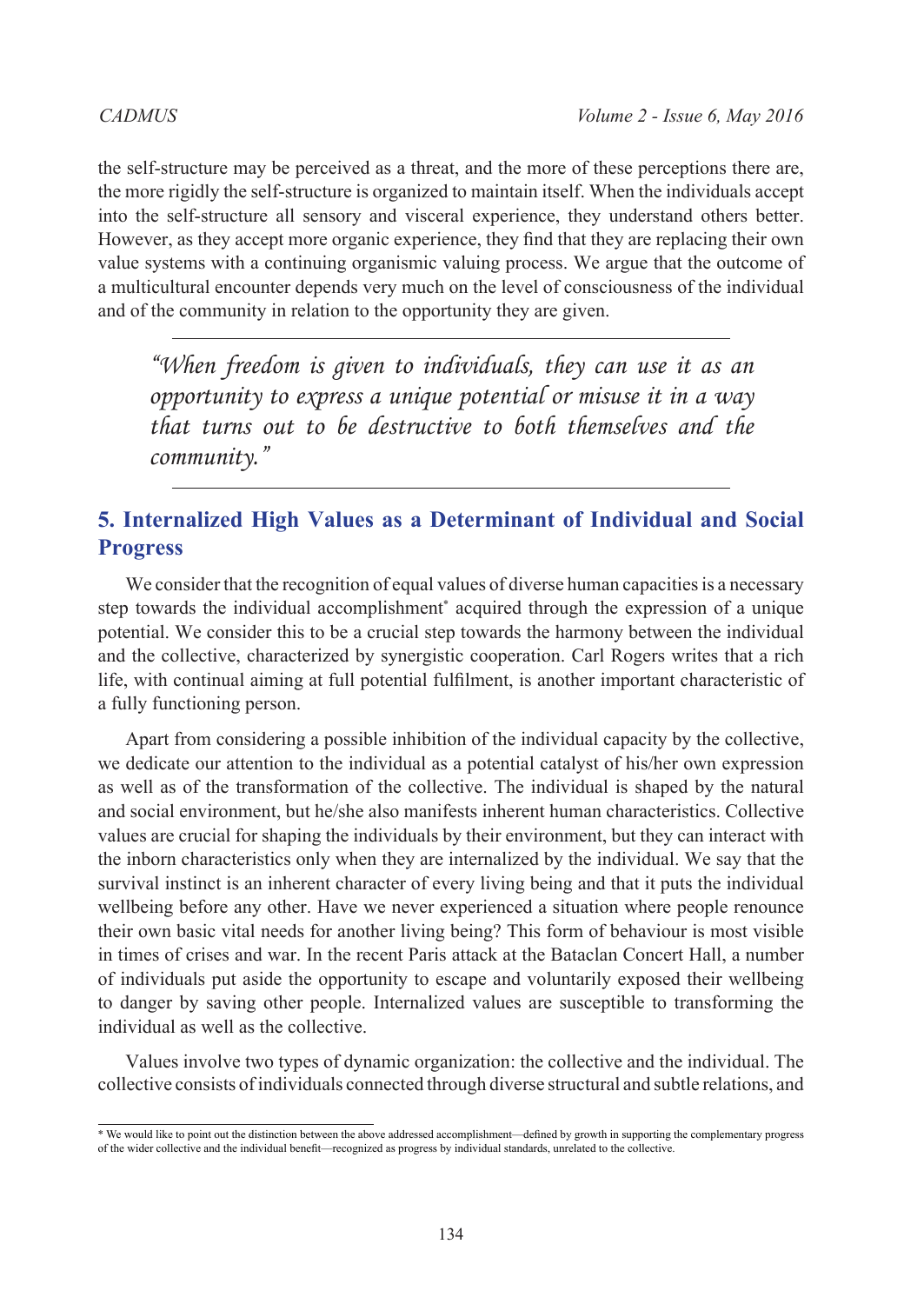the individual has his/her own internal structure. As a model, we can look at the individual's internal structure, responsible for the physical, vital, mental and spiritual processes, at the productive part, and at inertia as the inhibitor of transformation. The embodiment of values depends on the depth and the intensity of interaction between the values and the dynamic organization. In the case of the individual, the concept must become not only mental but also a physical and an emotional aspiration. In the example given above, we see that the lives of other human beings have an impact on our own wellbeing and thus we consciously act not as egoistic units, but as a part of the collective. From another perspective, determined by the level of his/her consciousness, he/she can wilfully and purposefully act towards accomplishing the transformation by sublimating lower values to higher values.

*"The collective has to see the individual as a unique heterogeneous organization and the individual must function in a harmonious unity."*

The consciousness of a functioning whole determines the depth by which we internalize and embody values coming from the social environment. Our creative and dynamic aspirations struggle with inertia when it comes to developing this consciousness and applying it in life. There is always struggle when it comes to deep transformation. The embodiment of values is a transformation of the system of values which requires active individual engagement. In other words, the individual must wilfully invest his/her energy in what he/she perceives as progress.

One must be conscious of the importance of his/her contribution to the collective for his/her own accomplishment in order to freely engage himself/herself in open exchange and cooperation. Sincerely acting according to a certain value means to have embodied the particular concept to the level of physical and emotional needs. We argue that the embodiment becomes, with the raise in consciousness, not only mental but the embodiment of our functioning as an organic whole.

When freedom is given to individuals, they can use it as an opportunity to express a unique potential or misuse it in a way that turns out to be destructive to both themselves and the community. Giving small children absolute freedom of action before they develop a minimal level of consciousness related to their environment can result in causing inconvenience or material damage to other people and children themselves. To create an environment supportive of free expression does not mean to give infinite opportunity to individuals, but to provide as much as they can creatively and responsibly use. The latter depends on the depth of internalization and the capacity to apply collective values. Thus, if the individual strives for more opportunity for creative expression and freedom of action, he/she must first rise in consciousness relating to collective values.

How can the individual know "what is best for him/her?" How can we minimise the inertia that imposes struggle in each step of attaining consciousness? Besides the fact that